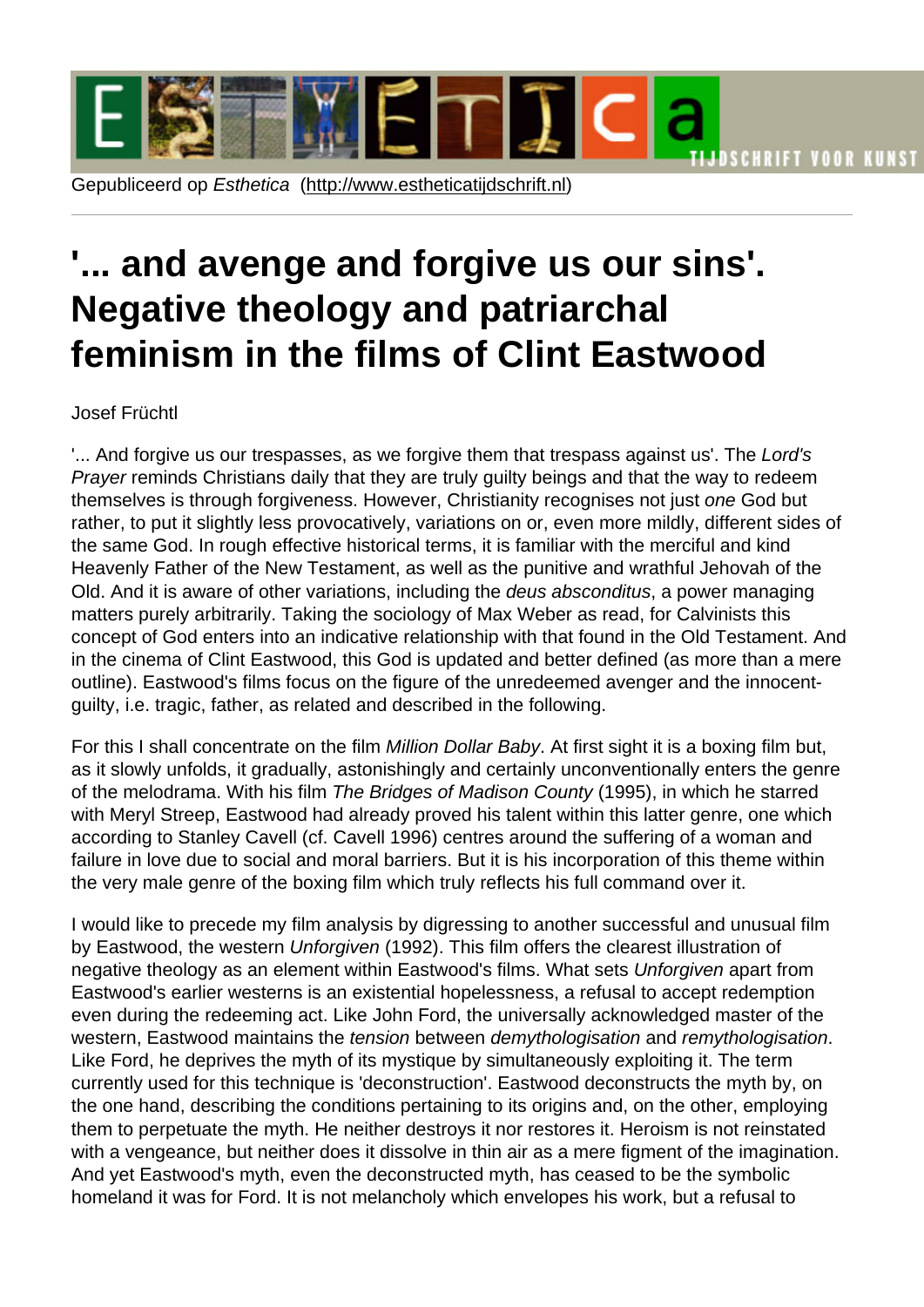accept redemption following violence. The 'hero returned' enters the world like a ghost emerging from an old picture, and the film portrays this final return rather like a ghost story for adults. From a technical point of view, its only requirements are a great deal of darkness and very little light. Its message is sufficiently obvious: violence has no redeeming qualities. Eastwood gives the dark Old Testament slant back to that myth of regeneration through violence, that collective desire to cleanse oneself through blood which westerns are so good at exemplifying (cf. Slotkin 1998), but he does so without offering anywhere to run to. ' Unforgiven deals with the absence of God in that Paradise which human beings have made their living Hell. It is a penitential sermon set in grim times. And it is a snide attack on heroes' (Seesslen 1995, 229). Unforgiven is a film which would have pleased even a well-raised and sensitive philosopher like Theodor W. Adorno, had he not had so many prejudices against the cinema. For it is a film offering no less than a negative theology in the guise of a western, capable only of circling laconically and in eternal damnation around its dissolved absolute, the hero.

Not completely removed from this, but nevertheless different, is the constellation in Million Dollar Baby. This film initially encompasses two levels: the sporting level of boxing and the private level of a family drama. Yet beyond these, two further levels open up: a social one and a metaphysical-religious one. The social level comes as no surprise since, within the American culture and more recently also within ours, boxing, and indeed sport in general, has repeatedly been used to model society. The film portrays the proverbial American dream from the point of view of the lower and even lowest social classes. A boxing film can illustrate better than any other kind of film what it means to fight one's way to the top. It is a morally cleaner, albeit no less brutal version of a gangster film. In both cases the protagonists stop at nothing; the gangster can live with corpses, the boxer with opponents prostrate on the floor. This genre belongs to society's underdogs. Rocky was a very characteristic example of it (but only Part I from 1976 – what followed was merely Hollywood in its truest colours: a licence to print money).

In Million Dollar Baby the metaphysical-religious level comes unexpectedly and therefore with full force. Films from the boxing genre demonstrate what has to be suffered and got through in order to be victorious. Their message, just like the message currently circulating Germany, is that anybody can manage to get to the top, to be something extraordinary and thus inspire a whole nation. (Of course this is not possible without an element of exclusion. The current campaign 'YOU are Germany' means you and not the others, not those who are always complaining; they are to be excluded from the community of optimists and performers.) The knockdown blow which the viewers receive in this film, however, is of another dimension altogether. Like the main character, we too are ultimately counted out. The film knocks us out and our recovery is slow.

Slowness and directness are two formal qualities central to this film. Simplicity is a third. We are gradually drawn into the story, guided by a terse, rough, off-screen, male voice. It is the voice of Morgan Freeman, whose character in the film has the nickname 'Scrap-Iron'. His voice sounds like dusty, reddish-brown rust on old iron. And he is old, ready for the scrap heap, as is his employer, Frankie Dunn, played by Clint Eastwood. Like in Unforgiven, here too vintage sets the tone (literally and atmospherically). The two men run a boxing studio, moving with due care and attention, their feet planted firmly on the ground, yet also somewhat stiffly, 'counting up the years' (Midding 2005), but not yet counted out. They are still capable of teaching young show-offs a straight right if required, flooring them at a moment's notice. Minimalism dominates this film, right down to the gestures it incorporates. A quick glance, a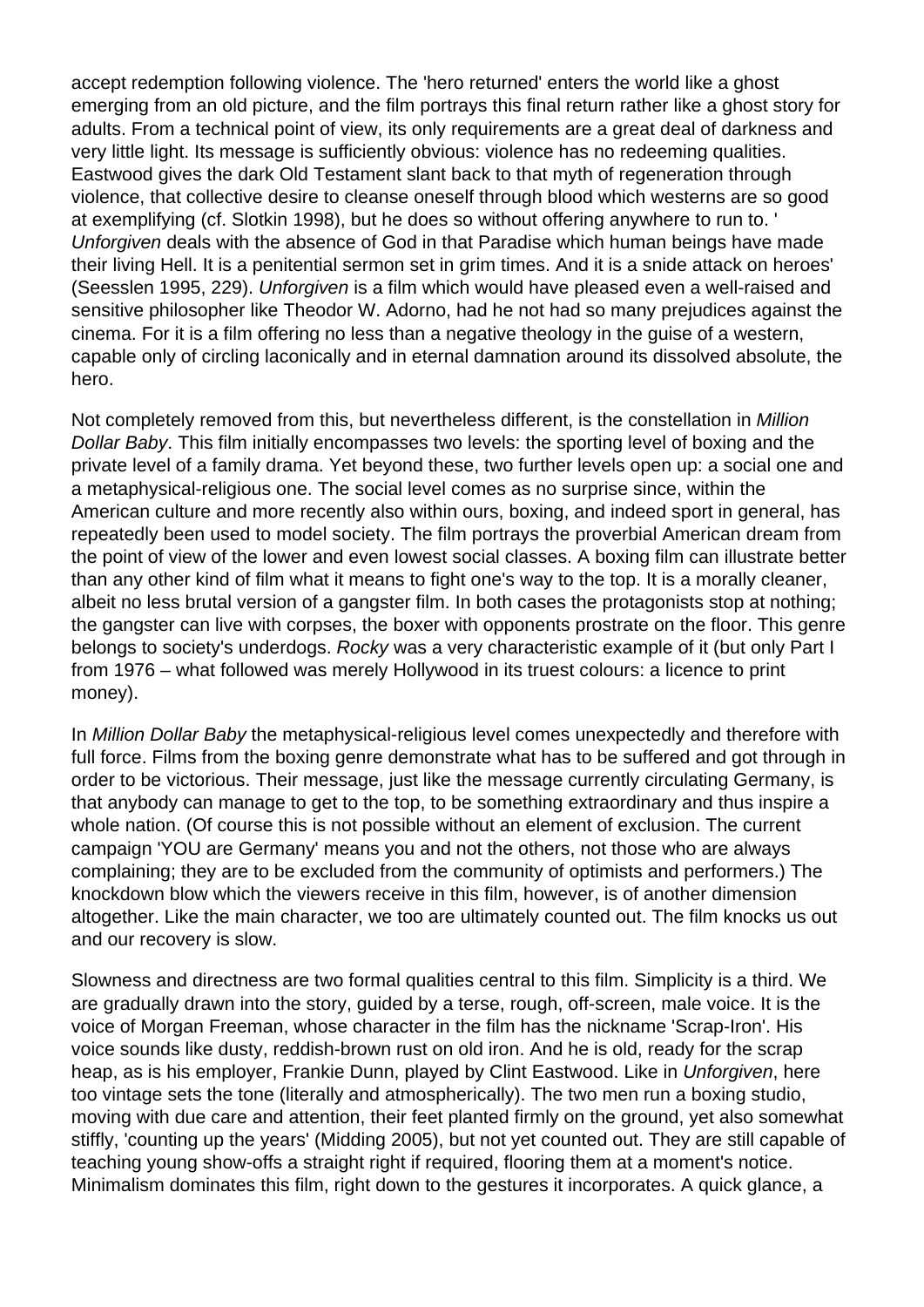chewing movement, a raised eyebrow suffice as elements of communication, as sparse as the classical guitar music accompanying them, the sad and dreamy piano notes, as well as violins used trenchantly on a laconic foundation of blues and jazz rhythms. (Clint Eastwood himself composed the music with his son Kyle.) Classic Hollywood cinema, reduced to the basics. The way in which the narrator brings all the parts of the story together is linear. And the fact that the film has a narrator at all is not only a relic from days gone by, an auctorial position linking transparency, distance and omniscience; this feature also has a very definite and, beyond this, metaphysical significance, as becomes clear only at the end of the film or, more precisely, with its very last line.

'I hear your voice always, Boss'. So says Maggie, a boxer, to Frankie, her coach and manager. From the outset he lays down as a condition for their working relationship the rule that she always listens to his voice and does what he says without question. The voice opens up a direct relationship between a You and an I. Having a voice primarily facilitates speaking, and this in turn means the potential to voice one's own opinion, to 'cast' it, like in a democratic election. Stanley Cavell returns persistently to this interrelation (Cavell 2002, 70, 112). Jacques Derrida, on the other hand, has successfully enlightened us about the complexity of the voice and idealisation, about the high esteem bestowed on the spoken word as the result of metaphysical thought (Derrida 1979, 128). The voice encloses the presence of the object as a 'meant', to use the terminology of Husserl, as well as the presence of a 'meaning' consciousness. It is directed at the object (and at the other person), hears itself and yet leaves no empirical trace. This renders it the ultimate expression of self-thinking thought, the Aristotelian noësis noëseos and the Hegelian logic of self-reflection. If we consider that this reflective model of reason, clear at least for Hegel, which in its structure is a dividing and, by dividing, a self-realising and merging totality, follows the model of Christian religion (Schnädelbach 1999, 42), and if we ultimately remind ourselves, to take this point several steps further, that in Jewish-Christian ideology creation is rhetoric, literally an act of speaking, in which something is created by voicing it ('And God said: Let there be…') (Steiner 2001, 38), then we have basic elements to support the theory that speaking has an innate and elevated status for Jewish and Christian theology, as well as for classical metaphysics.

In Million Dollar Baby these dimensions of the voice are present. 'I hear your voice, Boss. I hear you; you are the Boss. I am (almost) in your power.' So speaks the obedient pupil. But also: 'My place is with you. I (almost) belong to you.' So speaks the daughter. And so speaks the believer to his chosen God. Frankie Dunn is a believer. He prays to God at night that his (biological) daughter will be protected. And for twenty-three years, ever since his daughter left him, he has been going to church nearly every morning. But Frankie's faith has cracks. He has doubts about the mysteries of Catholicism and bothers the Priest with questions about the Holy Trinity and the immaculate conception. When Maggie says 'Boss' to her coach in a soft and overt manner, she chuckles with both mischief and confidence. She knows exactly what she wants. The Boss is officially in charge. But gradually and purposefully Maggie asserts herself, right up until the bitter end. She is the 'strong one' in all respects. Ultimately she is the life-blood for this man who might be a master of his trade, namely boxing, but who is also old, lonely and broken. She puts a stop to his inertia and brings him back to life.

'Tough ain't enough.' This is the first lesson her boss imparts to her when he refuses to coach her. A man like him does not coach girls. When she cheekily retorts that she is quite tough, hard, even very hard, he puts her in her place with the aforementioned comment, one which could serve as a general motto for all of Eastwood's later films. Not even being tough and male is enough. There has to be something else. It (boxing, life) requires one to be hard, but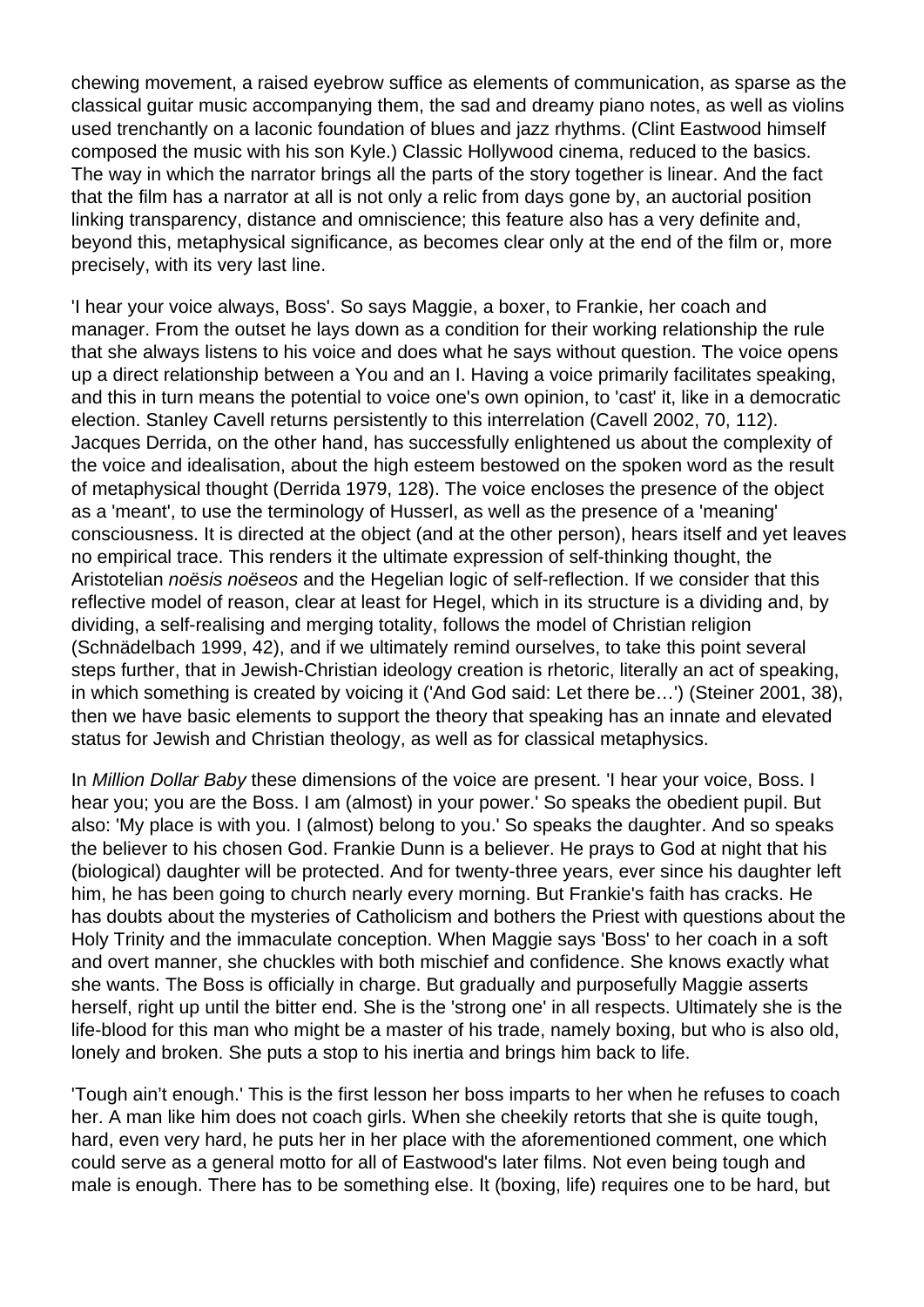that alone is not sufficient. What is also needed could be termed 'respect'. 'Boxing is about respect'. This is the first thing we hear. Boxing is about gaining respect, but also and primarily about respecting oneself. This old school of life is all about self-esteem. Beyond the toughness is what could also be termed wisdom, a characteristic usually ascribed to the elderly; for in old age, looking back on our lives, we can compare and relativise and are far more immune to absolutes. This is precisely what German Idealism terms as 'self-reflection', an insight into one's own absolutes and thus a balancing out of the individual positions within a whole. And adopting this stance by no means has to involve metaphysical Hegelian consequences.

Million Dollar Baby tells the story of a woman who goes out into the world to learn fighting, real fighting, something which for a long time was strictly for men, and not only in sport. In a social sense she has always had to fight. Her father, whom she loved, is dead. Her mother, an overweight harridan, is on welfare, her brother is repeatedly in prison and her sister has an illegitimate child. White trash in its purest form: coarse, aggressive, grabbing, unhappy. She has been working as a waitress since she was 12. She wraps up a left-over piece of meat for herself and gives an embarrassed smile when she realises she is being watched: 'It's for my dog', she lies. In reality she is the dog, and she needs the meat to grow strong.

Million Dollar Baby also tells the story of a woman who goes out into the world to fight for recognition by a man, boxing coach Frankie Dunn, using fighting to do so, a behavioural pattern cultivated by men. It is not difficult to see her father behind this chosen male figure, someone she loved and lost early. It has made her stubborn and she will not allow Frankie to put her off easily. On her 32nd birthday, which she spends training until late into the night, she finally manages to persuade him. If he takes away her big dream, her dream of becoming champion and rising above the trash, then she will be left with nothing. This attitude convinces the American in Frankie. The handshake which seals their new relationship is the first step towards mutual respect. And the way in which Maggie's arm shoots forward to shake Frankie's hand portrays touchingly and clumsily her childlike joy and pride.

It will come as no surprise that Maggie, a person with talent and an untamed will, becomes a 'strong', technically adept and physically explosive boxer. She repeatedly knocks out her opponents in the first round. And her coach observes this with a mixture of pride and patriarchal sullenness. The relationship between him and Maggie has long been a trusting, a familiar one. When she asks him after her first victory whether he will now cease to be her coach and leave her, he answers with just a single word: "Never". From now on their working relationship becomes a loving one, albeit platonic. Platonic love is a pedagogical ideal. It describes the caring and guiding relationship which teachers have to their pupils, philosophers (scientists) to their students (Socrates to Alkibiades), parents to their children, and vice versa. A paternalistic ideal. And a love which can be more touching than one concentrating on the physical, the sexual. Million Dollar Baby demonstrates this afresh.

As we all know, the family is a central theme within American cinema. Social families crystallise accordingly within the films of Clint Eastwood. In Million Dollar Baby, Scrap almost becomes a male housewife, one of the two sparring partners within an old, somewhat surlyseeming, but nevertheless loyal married couple. (This is also a popular constellation in the male world of the western.) And Maggie becomes the adopted daughter. Frankie also has a natural daughter, but she left him more than twenty years ago. Maggie in turn misses her dead father above all else. This makes the two of them predestined for one another. During a night-time car journey, on the way back from Maggie's residual family of social misfits, she tells Frankie about her father and his German Shepherd dog (called 'Axel'), and about how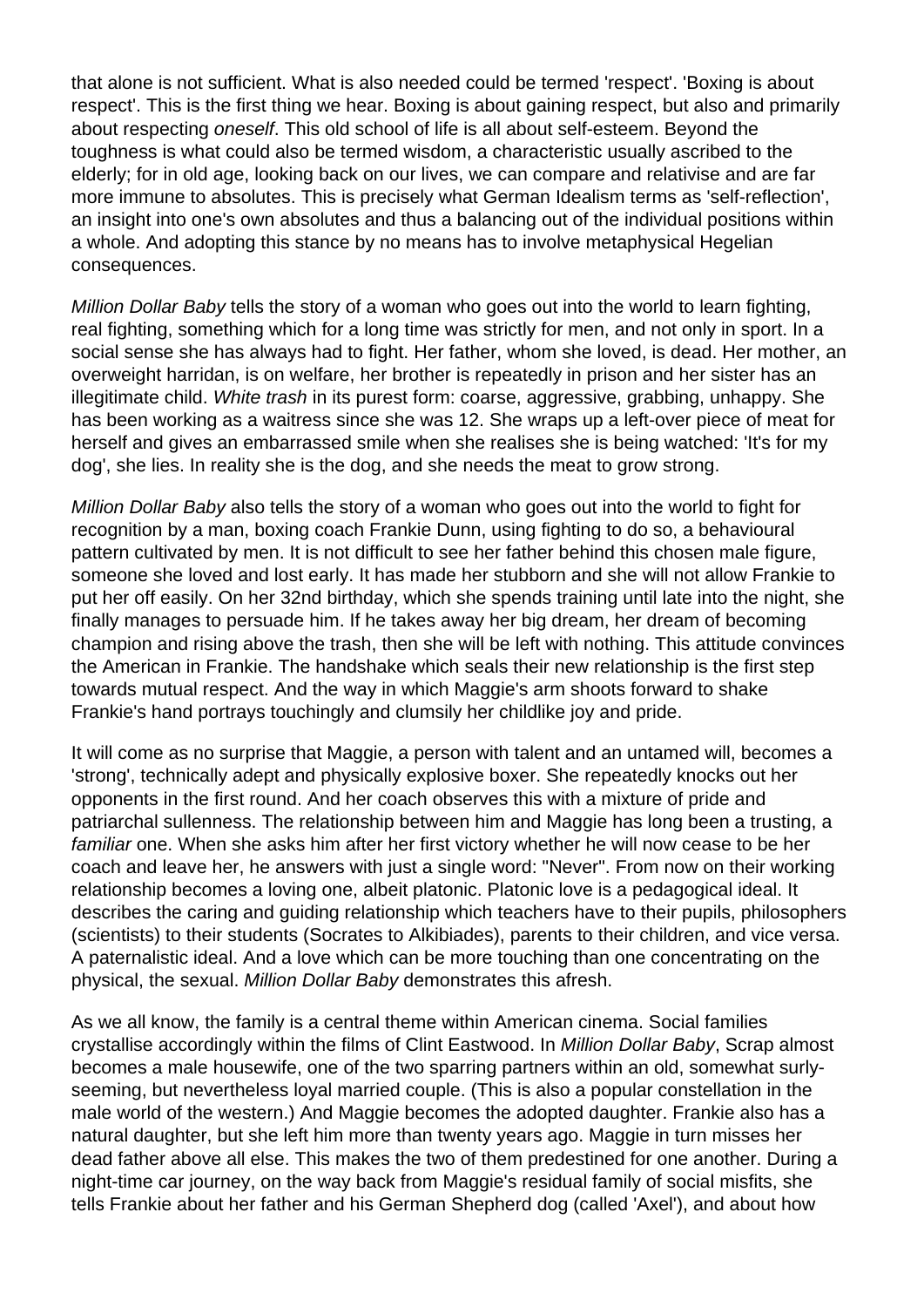one morning he left the house with him and came back in the evening without him, not saying a word about it. 'I've got nobody but you, Frankie', she then says. 'And you got me', is his direct answer (albeit followed by an indirect, ironical one). This scene, which frames the two main characters against the night sky, with the soft noise of the engine and some equally soft guitar music, as if they were shining dots in a dark universe, will-o'-the-wisps, their faces appearing and disappearing, human beings in a soft, floating and dimmed spotlight, as if they cannot bear too much brightness because it infringes upon their hard-worked souls and makes plain speaking impossible – this scene represents the climax of the intimacy which has grown between these two people. And it paves the way for the lighting effects Eastwood uses in his later films, reminiscent of the film noir, yet fading out its sharp contours into paler, weaker colours. Critics, especially those familiar with Heidegger and Levinas, will be tempted to rave about these photographed faces which, both literally and figuratively, "never completely come out of the shadows" and thus represent that which "simultaneously gives and takes", reveals and conceals (Boeuf 2004).

It is said that people who shy away from the (clear, non-dubious) light have got something to hide. In Frankie's case it is guilt. The letters which he writes to his daughter every week come back unread. He collects them in a shoebox. He has obviously done something wrong, something he is guilty of, something for which he is to blame, something he cannot make alright again. We do not find out any of the details, but this merely increases the blame we feel him to be shouldering. And there is another, not quite as hopeless, yet still ever-present cause for guilt. Scrap lost one eye during a boxing match, and Frankie, his manager at the time, believes himself to be to blame. At least this is one instance of blame which Frankie can alleviate slightly, giving Scrap a job in the boxing studio and allowing a friendship to develop between them, one which might be of few words, but which is firm and 'typically male', even a substitute for marriage.

The drama in Million Dollar Baby unfolds when Maggie is incorrectly knocked down from behind in the crucial fight for the World Championship. Her opponent is a dark-skinned former prostitute from Berlin who is fighting with all the unfair means available to her. Eastwood presents her as a negative cliché, as the incarnation of a man's worst nightmare. Maggie falls so awkwardly that she is paralysed from the waist down. For a split-second she forgot the rule which Frankie was forever drumming into her: 'Always protect yourself!' At the hospital, where her legs have to be amputated, she decides she does not wish to continue living in this state. Lying immobile in bed, she asks Frankie to do her one last favour. Just as Maggie's father presumably put his dog out of its misery, now she wants Frankie to do the same for her. He sits at her bedside and they joke a little about the name he had embroidered on her boxing robe: 'Mo Cuishle', which means something along the lines of 'my darling, my blood'. She remembers how the fans called out this name during fights and how her face was to be found in the pages of magazines. She had everything, she says in a weak voice, and nothing can take that away from her. When she was born, her family had told her, she had to fight her way into life. Now she wants to fight her way out.

Frankie rejects her request, at least at first. He can no longer avoid a terrible moral dilemma. If he kills her, he will be committing a murder, and as a Christian that means a deadly sin. But if he refuses, he will be murdering her in another sense. And this sin, the Priest warns him, would be worst of all. If he committed it, he would be lost forever. He would never be able to forgive himself and would never be able to find himself again.

And this is exactly what happens in the end. Frankie releases his socially adopted daughter. After she has bitten off her own tongue – and what a metaphor that is – in order to start the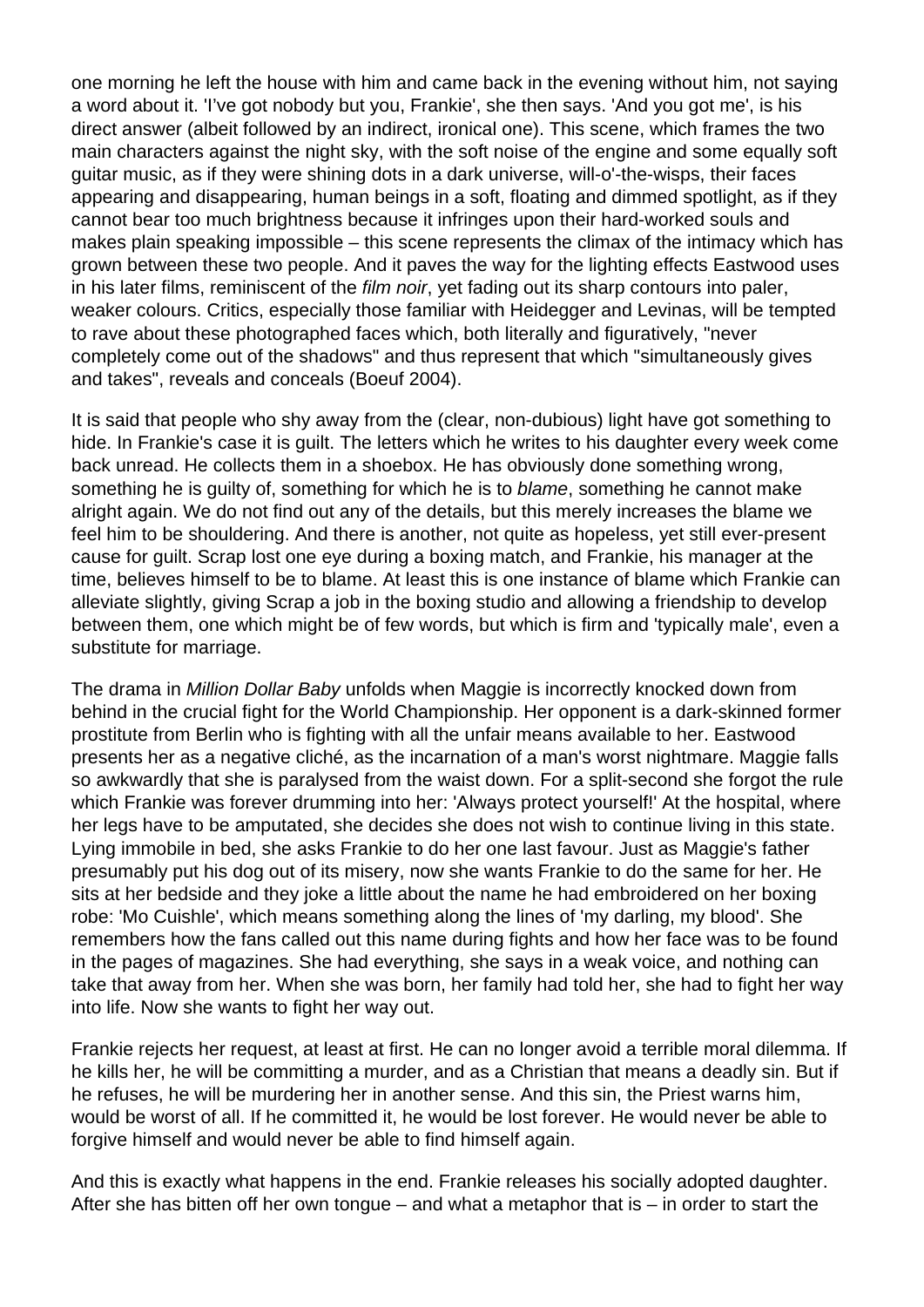onset of fatal internal bleeding, to inflict upon herself a wound which will be incapable of healing, in other words after she has taken the law into her own hands and acted autonomously, Frankie relents and administers a lethal injection. And then he disappears. He is never seen again, has apparently vanished into thin air. This is the punishment that the film holds in store for *him*. The *woman*, representing a virile physique, loses her physicality. It is amputated from her both literally and symbolically. At this point the patriarchal feminism below the surface of the paternalism comes blatantly to the fore. Caring is not only implemented with violence, but also turns out to be an act of violence towards the object of the caring. The patriarchal feminism is an avenging paternalistic feminism. In Unforgiven a man avenges the lost innocence of a woman, following the classic patterns of heroes and knights. Million Dollar Baby does not do this. Here fate appears as an avenging power, this time attacking the male dream of a young woman, turning her physically into a defenceless piece of meat, an invalid. Thanks to Nietzsche the genealogist and Freud the psychoanalyst, we are in a position to comprehend fate as the anonymisation of our own knotted lives, as the projection of our own unsolved fundamental conflicts. The blame which Frankie shoulders is, seen in this way, an unperceived expression of unadmitted aggression. Indirectly it is he himself once again taking revenge, albeit this time upon the object under his protection, upon the woman herself.

The gloomy images which have accompanied the film from its outset now assume their definitive tragic stigma. For Frankie there is no way of escaping the collision of moral norms. Whatever he does, it will (always also) be wrong. The tale also has a tragic end because his failure to achieve good relationships with his daughters pursues him like a (not to be forgotten: self-induced) curse. By disappearing he becomes a nobody. For the last time, and this time forever, he 'takes cover'. As an individual he will never again come out into the open. He becomes one of the many nameless and invisible men portrayed in literature by the likes of Beckett and Ralph Ellison and who, according to the philosophers Horkheimer and Adorno, date back as far as Homer's Odysseus. In the context of the Modern Age, Frankie thus reminds us in reverse of that western figure created by Clint Eastwood himself in High Plains Drifter (1972) and Pale Rider (1985), the 'man without a name' – who one day suddenly appears to bring about justice, using not the law, a civilisatory and later civil and state institution, but violence, and who then disappears again.

In Million Dollar Baby openly avenging violence is nowhere to be seen. 'Redemption for the (violent) redeemer!' Using the words of Richard Wagner, who represents a desire to die as a result of diffuse feelings of guilt, one would very much like to shout out after Frankie Dunn, that aged boxing coach and failed father. He himself sought redemption in words, by writing letters to his daughter. And yet taking this course meant they evaded him, both redemption and his daughter. In turn, his undertaking had certain violent characteristics. Addressing a person who repeatedly rejects you week after week can certainly be termed obtrusive towards that person, as well as torture towards oneself. However, it also involves subjecting oneself to a rigid discipline. As in Unforgiven, the only possibly redeeming feature is the narration. In Unforgiven the narrator relates the way in which tales about the Wild West and its magnificent heroes arose in order to make them transparent; here the narration is also conciliatory. As becomes clear only at the end, the story narrated by Morgan Freeman is directed at a single person, Frankie's daughter. She is to discover what kind of person her father was. Whether she will actually read or hear this story is unknown to us. But as the tale has now entered the public domain in the form of a film, we all know it. And we can retell it in all its existential porosity. And that is the only comfort remaining to us when the film ends. We, the listeners and viewers, are ultimately left behind as a channel of redemption. Million Dollar Baby continues what Rousseau began with his Confessions in the middle of the 18th century,